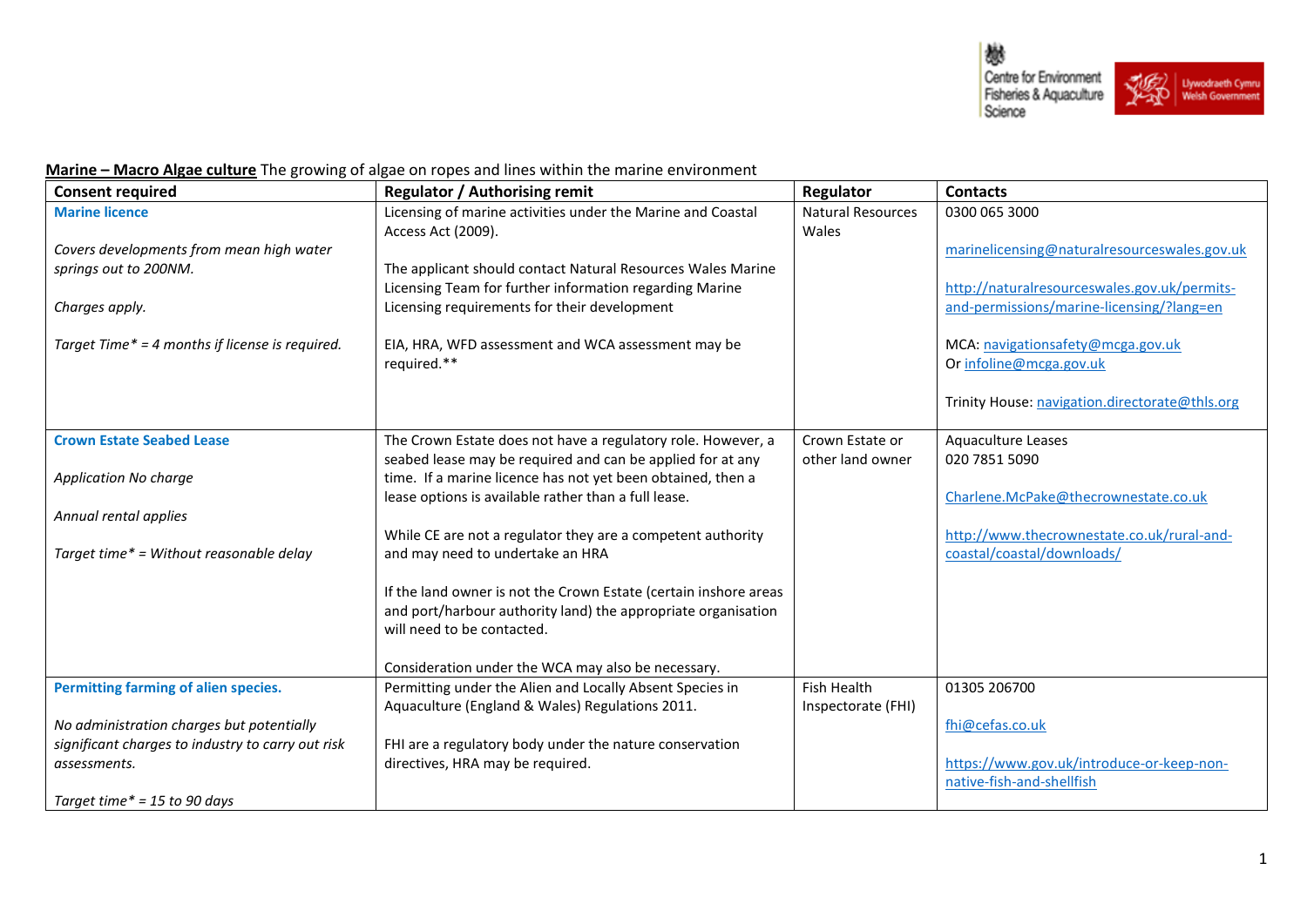



| (only low risk non-native species may be possible<br>and RA should cover passenger species). | N.B. Authorisation for APB, Import & Permitting of Alien<br>species may all be dealt with as one by FHI in many cases.  |                                          |                                                                                              |
|----------------------------------------------------------------------------------------------|-------------------------------------------------------------------------------------------------------------------------|------------------------------------------|----------------------------------------------------------------------------------------------|
| <b>Plant Health</b>                                                                          | Horticultural Marketing Inspectorate (HMI) require importers<br>to be registered to use PEACH (procedure for electronic | The Plant Health<br>and Seeds            | https://www.gov.uk/plant-health-controls                                                     |
| Commercial operators must be registered with<br>their local Plant Health Inspectorate Office | application for certificates from the HMI).                                                                             | Inspectorate (PHSI),<br>are part of the  | http://ehmipeach.defra.gov.uk/                                                               |
| Importers have to be registered with Horticultural                                           | Commercial operations are required to be registered with their<br>local Plant Health Inspectorate Office.               | Animal and Plant<br><b>Health Agency</b> | https://www.gov.uk/government/organisations/<br>animal-and-plant-health-agency/about/access- |
| Marketing Inspectorate (HMI)                                                                 |                                                                                                                         | (APHA).                                  | and-opening                                                                                  |
| Charges can apply for import and export<br>inspections.                                      |                                                                                                                         | Horticultural<br>Marketing               |                                                                                              |
|                                                                                              |                                                                                                                         | Inspectorate (HMI)                       |                                                                                              |

\*Target times are indicative and may take longer if there are complicated considerations

\*\* EIA = Environmental impact assessment, HRA = Habitats risk assessment, WFD = Water framework directive assessment, WCA = Wildlife and countryside act assessment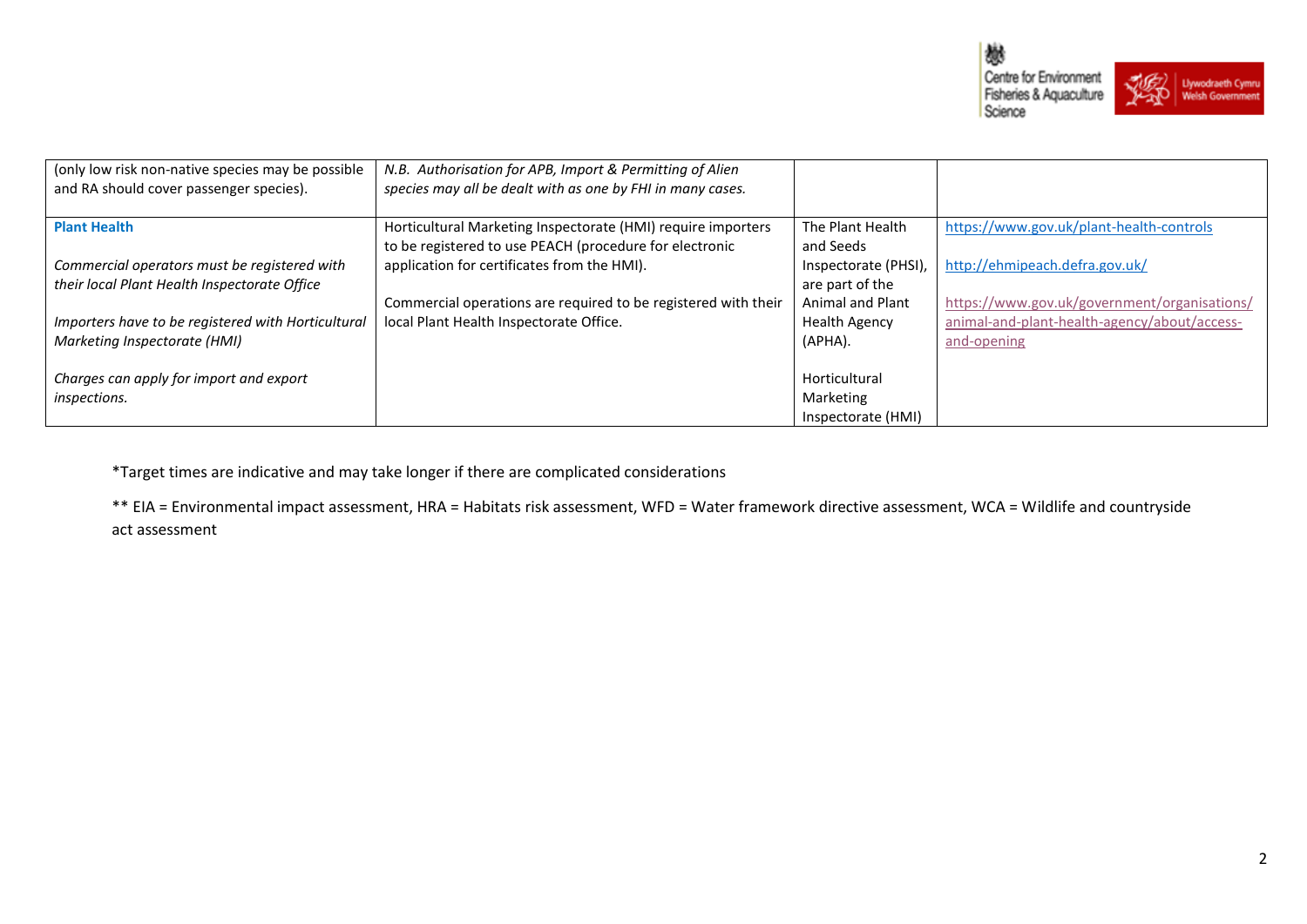

| Assessments that may be required as part of planning permission or other permissions. Please contact your Local Planning Authority and/or Natural |                                                                                                                                                                                                                                           |                                |                                                                                                                                   |  |  |
|---------------------------------------------------------------------------------------------------------------------------------------------------|-------------------------------------------------------------------------------------------------------------------------------------------------------------------------------------------------------------------------------------------|--------------------------------|-----------------------------------------------------------------------------------------------------------------------------------|--|--|
| Resources Wales for confirmation of if you require such assessments.                                                                              |                                                                                                                                                                                                                                           |                                |                                                                                                                                   |  |  |
| <b>Assessment type</b>                                                                                                                            | Legislation                                                                                                                                                                                                                               | Competent authority *          | <b>Contact details</b>                                                                                                            |  |  |
| Environmental Impact Assessment (EIA)                                                                                                             | The Marine Works (Environmental Impact Assessment) Regulations 2017<br>as amended requires applications for a marine license to be screened<br>against its Annex II to check if an EIA is required (mainly sections 1 (f) and<br>$(g)$ ). | <b>Natural Resources Wales</b> | 0300 065 3000<br>marinelicensing@naturalresourceswales.g<br>ov.uk                                                                 |  |  |
|                                                                                                                                                   |                                                                                                                                                                                                                                           |                                | http://naturalresourceswales.gov.uk/per<br>mits-and-permissions/marine-<br>licensing/environmental-impact-<br>assessment/?lang=en |  |  |
| Habitats Risk Assessments (HRA)                                                                                                                   | Any application for works within or adjacent to a European or RAMSAR                                                                                                                                                                      | Natural Resources Wales        | 0300 065 3000                                                                                                                     |  |  |
|                                                                                                                                                   | site will be subject to the provisions of The Conservation of Habitats and                                                                                                                                                                | (Key competent                 |                                                                                                                                   |  |  |
|                                                                                                                                                   | Species Regulations 2017. Competent authorities/regulatory bodies will                                                                                                                                                                    | authority, could be            | marinelicensing@naturalresourceswales.g                                                                                           |  |  |
|                                                                                                                                                   | carry out a Habitats Regulations Assessment (HRA) where necessary.                                                                                                                                                                        | numerous others as             | ov.uk                                                                                                                             |  |  |
|                                                                                                                                                   |                                                                                                                                                                                                                                           | detailed in table above)       |                                                                                                                                   |  |  |
|                                                                                                                                                   | The assessment process, if required, will involve data gathering, for which                                                                                                                                                               |                                | http://naturalresourceswales.gov.uk/per                                                                                           |  |  |
|                                                                                                                                                   | the applicant may be responsible.                                                                                                                                                                                                         |                                | mits-and-permissions/marine-                                                                                                      |  |  |
|                                                                                                                                                   |                                                                                                                                                                                                                                           |                                | licensing/habitats-regulations-                                                                                                   |  |  |
|                                                                                                                                                   |                                                                                                                                                                                                                                           |                                | assessment/?lang=en                                                                                                               |  |  |
| Water Framework Directive (WFD)                                                                                                                   | NRW will carry out a WFD assessment where necessary as part of marine                                                                                                                                                                     | <b>Natural Resources Wales</b> | http://naturalresourceswales.gov.uk/guid                                                                                          |  |  |
|                                                                                                                                                   | licensing under the Water Framework Directive (2000/60/EC) and The                                                                                                                                                                        |                                | ance-and-advice/environmental-                                                                                                    |  |  |
|                                                                                                                                                   | Water Environment (Water Framework Directive) (England and Wales)                                                                                                                                                                         |                                | topics/water-management-and-                                                                                                      |  |  |
|                                                                                                                                                   | Regulations 2003.                                                                                                                                                                                                                         |                                | quality/water-quality/improving-water-                                                                                            |  |  |
|                                                                                                                                                   |                                                                                                                                                                                                                                           |                                | quality/?lang=en                                                                                                                  |  |  |
| Wildlife and Countryside Act (WCA)                                                                                                                | If your proposal will fall within a SSSI (coastal aquaculture may do) consult                                                                                                                                                             | <b>Natural Resources Wales</b> | http://naturalresourceswales.gov.uk/per                                                                                           |  |  |
| 1981 assessment for SSSI's                                                                                                                        | Natural Resources Wales about the possible implications of the WCA                                                                                                                                                                        | or land owner                  | mits-and-permissions/protected-species-                                                                                           |  |  |
|                                                                                                                                                   | 1981 on your development at an early stage of the application process.                                                                                                                                                                    |                                | licensing/uk-protected-species-                                                                                                   |  |  |
|                                                                                                                                                   |                                                                                                                                                                                                                                           |                                | licensing/information-on-uk-protected-                                                                                            |  |  |
|                                                                                                                                                   |                                                                                                                                                                                                                                           |                                | species-licensing/?lang=en                                                                                                        |  |  |